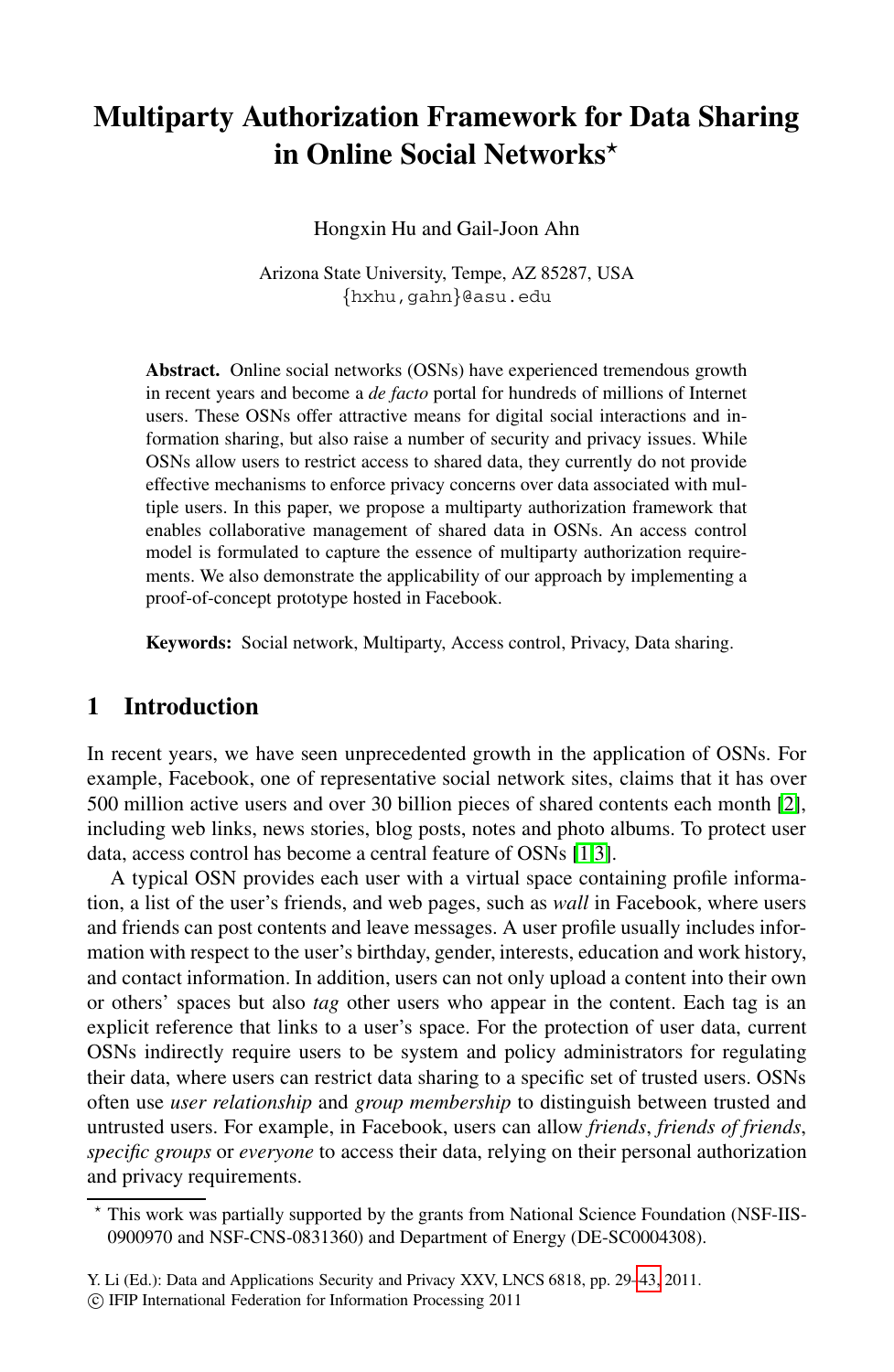Although OSNs currently provide simple access control mechanisms allowing users to govern access to information contained in their own spaces, users, unfortunately, have no control over data residing outside their spaces. For instance, if a user posts a comment in a friend's space, s/he cannot specify which users can view the comment. In another case, when a user uploads a photo and tags friends who appear in the photo, the tagged friends cannot restrict who can see this photo, even though the tagged friends may have different privacy concerns about the photo. To address such an issue, preliminary protection mechanisms have been offered by existing OSNs. For example, Facebook allows tagged users to remove the tags linked to their profiles. However, removing a tag from a photo can only prevent other members from seeing a user's profile by means of the association link, but the user's image is still contained in the photo. Since original access control policies cannot be changed, the user's image continues to be accessed by all authorized users. Hence, it is essential to develop an effective and flexible access control mechanism for [O](#page-13-2)[S](#page-13-3)[Ns,](#page-14-1) [acc](#page-14-2)[om](#page-14-3)modating the special authorization requirements coming from multiple associated users for collaboratively managing the shared data.

In this paper, we propose a multiparty authorization framework (MAF) to model and realize multiparty access control i[n](#page-1-0) OSNs. We begin by examining how the lack of mu[ltip](#page-2-0)arty access control for data sharing in OSNs can undermine the protection of user data. A multiparty authorization model is then formulated to capture the core features of multiparty authorization requirements which have not been accommodated so far by existing ac[ce](#page-10-0)ss contr[ol s](#page-13-4)ystems and models for OSNs (e.g., [6,7,13,14,19]). Meanwhile, as conflicts are inevitable in multiparty authorization specification and enforcement, systematic conflict resolution mechanism is also addressed to cope with authorization and privacy conflicts in our framework.

<span id="page-1-0"></span>The rest of the paper is organized as follows. Section 2 gives a brief overview of related work. In Section 3[,](#page-13-2) [we](#page-13-3) [pr](#page-14-1)[ese](#page-14-2)[nt m](#page-14-3)ultiparty authorization requirements and articulate our proposed multiparty authorization model, including multiparty authorization specification and multiparty policy evaluation. I[mple](#page-14-3)mentation details and experimental results are described in Section 4. Section 5 concludes this paper.

## **2 Related Work**

Access control for OSNs is still a relatively new research area. Several access control models for OSNs have been introduced (e.g., [6,7,13,14,19]). Early access control solutions for OSNs introduced trust-based access control inspired by the developments of trust and reputation computation in OSNs. The D-FOAF system [19] is primarily a Friend of [a Fr](#page-14-2)iend (FOAF) ontology-based distributed identity management system for OSNs, where relationships are associated with a trust level, which indicates the level of friendship between the users participating in a given relationship. Carminati et al. [6] introduced a conceptually-similar but more comprehensive trust-based access control model. This model allows the specification of access rules for online resources, where authorized users are denoted in terms of the relationship type, depth, and trust level between users in OSNs. They further presented a semi-decentralized discretionary access control model and a related enforcement mechanism for controlled sharing of information in OSNs [7]. Fong et al. [14] proposed an access control model that formalizes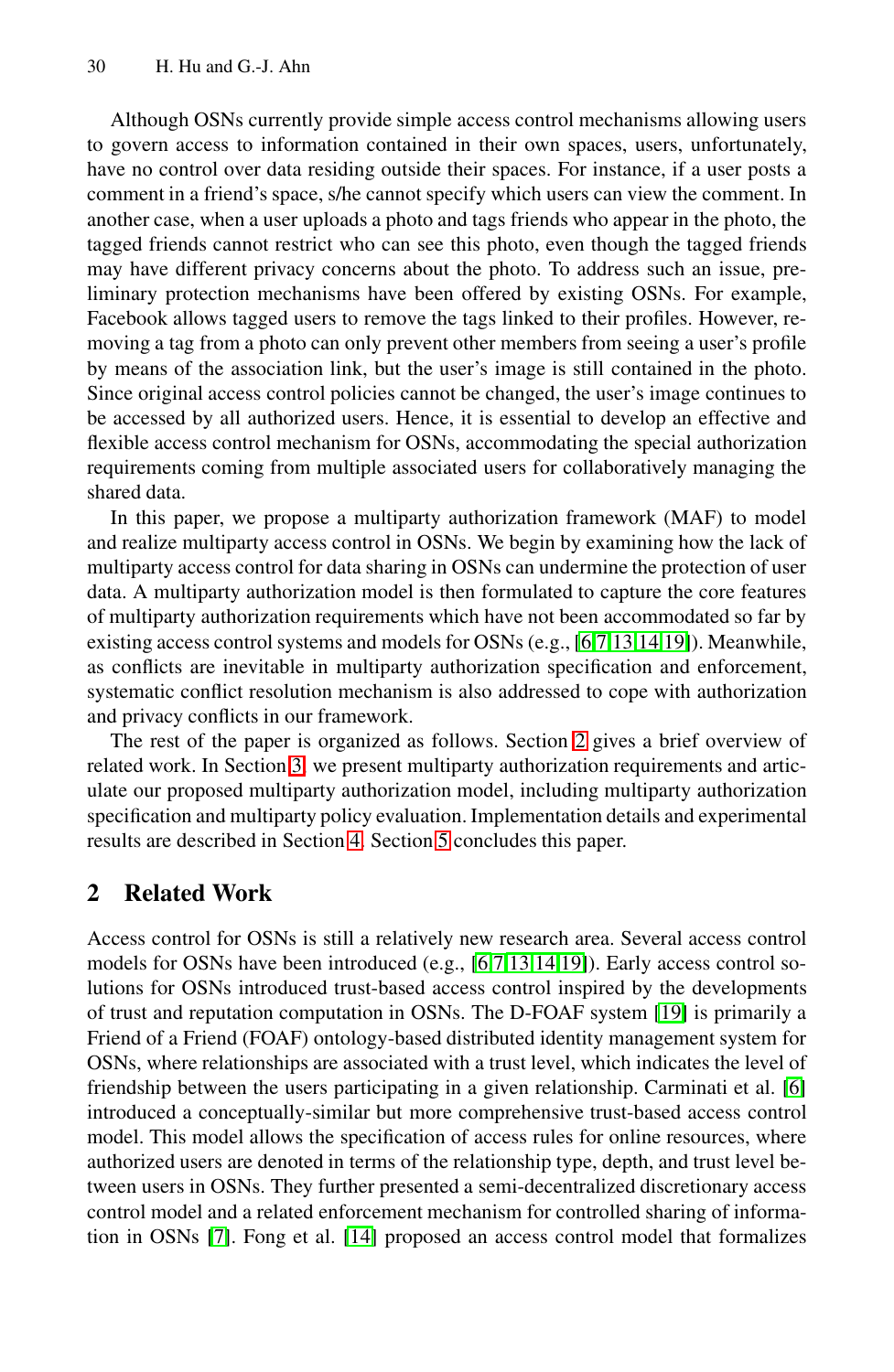and generalizes the access control mechanism implemented in Facebook, admitting arbitrary policy vocabularies that are based on theoretical graph properties. Gates [8] described relationship-based [ac](#page-13-5)[ces](#page-13-6)[s co](#page-14-4)ntrol as one of new security paradigms that addresses unique requirements of Web 2.0. Then, Fong [13] recently formulated this paradigm called a Relationship-Based Access Control (ReBAC) model that bases authorization decisions on the relationships between the resource owner and the resource accessor in an OSN. However, none of these existing work could model and analyze access control requirements with respect to collaborative authorization management of shared data in OSNs.

Recently, semantic web technologies have been used to model and express finegrained access control policies for OSNs (e.g., [5,10,21]). Especially, Carminati et al. [5] proposed a semantic web based access control framework for social networks. Three types of policies are defined in their framework, including authorization policy, filtering policy and admin policy, which are modeled with the Web Ontology Language (OWL) and the Semantic Web Rule Language (SWRL). Access control policies regulate how resources ca[n](#page-13-7) [be](#page-14-5) [acc](#page-14-6)essed by the participants; filtering policies specify how resources have to be filtered out [when](#page-14-5) a user fetches an OSN page; and admin policies can determine who is authorized to specify policies. Although they claimed that flexible admin policies are needed to bring a system to a scenario where several access control policies specified by distinct users can be applied to the same resource, the lack of formal descriptions and concrete implementation of the proposed approach leaves behind the ambiguities of their solution.

The need of joint management for data sharing, especially photo sharing, in OSNs has been recognized by the recent work [4,24,26]. The closest work to this paper is probably the solution provided by Squicciarini et al. [24] for collective privacy management in OSNs. Their work considered access control policies of a content that is co-owned by multiple users in an OSN, such that each co-owner may separately specify her/his own privacy preference for the shared content. The Clarke-Tax mechanism was adopted to enable the collective enforcement of policies for shared contents. Game theory was applied to evaluate the scheme. However, a general drawback of their solution is the usability issue, as it could be very hard for ordinary OSN users to comprehend [the](#page-14-8) Clarke-Tax mechanism and specify appropriate bid values for auctions. In addition, the auction process adopted in their approach indicates that only the winning bids could determine who can access the data, instead of accommodating all stakeholders' privacy preferences. In contrast, our work proposes a formal model to address the multiparty access control issue in OSNs, along with a general policy specification scheme and a simple but flexible conflict resolution mechanism for coll[abor](#page-3-0)ative management of shared data in OSNs.

<span id="page-2-0"></span>Other related work include general conflict resolution mechanisms for access control [12,15,16,17,18,20] and learn-based generation of privacy policies for OSNs [11,22,23]. All of those related work are orthogonal to our work.

### **3 Multiparty Authorization for OSNs**

In this section, we analyze the requirements of multiparty authorization (Section 3.1) and address the modeling approach we utilize to represent OSNs (Section 3.2). We also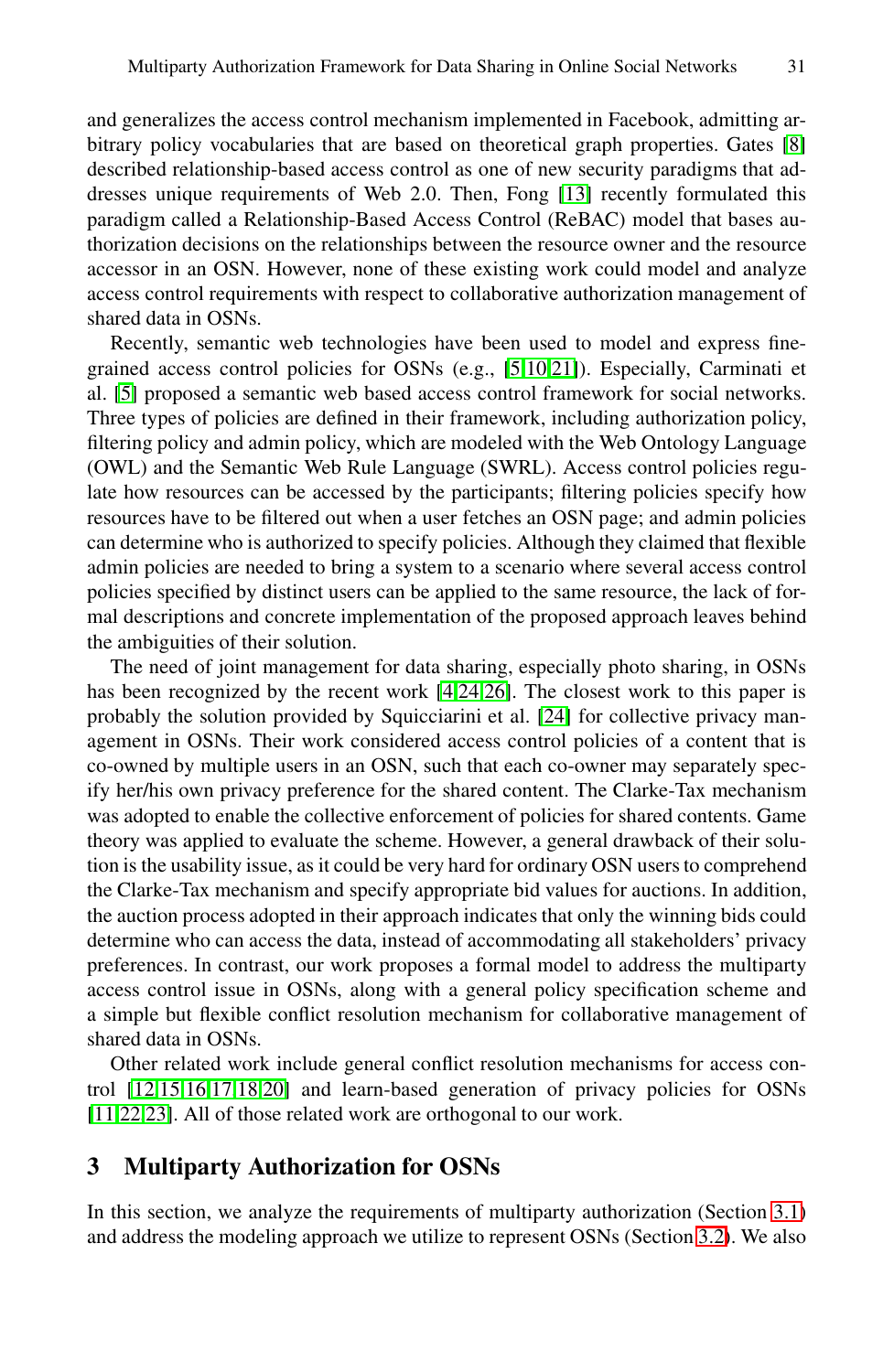<span id="page-3-2"></span><span id="page-3-1"></span>

<span id="page-3-0"></span>(a) A shared data item has multiple stakeholders

(b) A shared data item is published by a contributor

**Fig. 1.** Scenarios of Multiparty Authorization in OSNs

introduce a policy scheme (Section 3.3) and an authorization evaluation mechanism (Section 3.4) for the specification and enforcement of multiparty access control policies in OSNs.

### **3.1 Requirements**

OSNs provide buil[t-in m](#page-3-1)echanisms enabling users to communicate and share data with other members. OSN users can post statuses and notes, upload photos and videos in their own spaces, and tag others to their contents and share the contents with their friends. On the other hand, users can also post contents in their friends' spaces. The shared contents may be connected with multiple users. Consider an example where a photograph contains three users, Alice, Bob and Carol. If Alice uploads it to her own space and tags both Bob and Carol in the photo, we call Alice an *owner* of the photo, and Bob and Carol *stakeholders* of the [photo.](#page-3-2) All of these users may specify access control policies over this photo. Figure 1(a) depicts a data sharing scenario where the owner of a data item shares the data item with other OSN members, and the data item has multiple stakeholders who may also want to involve in the control of data sharing. In another case, when Alice posts a note stating *"I will attend a party on Friday night with @Carol"* to Bob's space, we call Alice a *contributor* of the note and she may want to make the control over her notes. In addition, since Carol is explicitly identified by *@-mention* (at-mention) in this note, she is considered as a *stakeholder* of the note and may also want to control the exposure of this note. Figure 1(b) shows another data sharing scenario where a contributor publishes a data item to someone else's space and the data item may also have multiple stakeholders (e.g., tagged users). All associated users should be allowed to define access control policies for the shared data item.

OSNs also enable users to share others' data. For example, when Alice views a photo in Bob's space and selects to share this photo with her friends, the photo will be in turn posted to her space and she can specify access control policies to authorize her friends to see this photo. In this case, Alice is a *disseminator* of the photo. Since Alice may adopt a weaker control saying the photo is visible to everyone, the initial access control requirements of this photo should be complied with, preventing from the possible leakage of sensitive information via the procedure of data dissemination. For a more complicated case, the disseminated data may be further *re-disseminated* by disseminator's friends, where effective access control mechanisms should be applied in each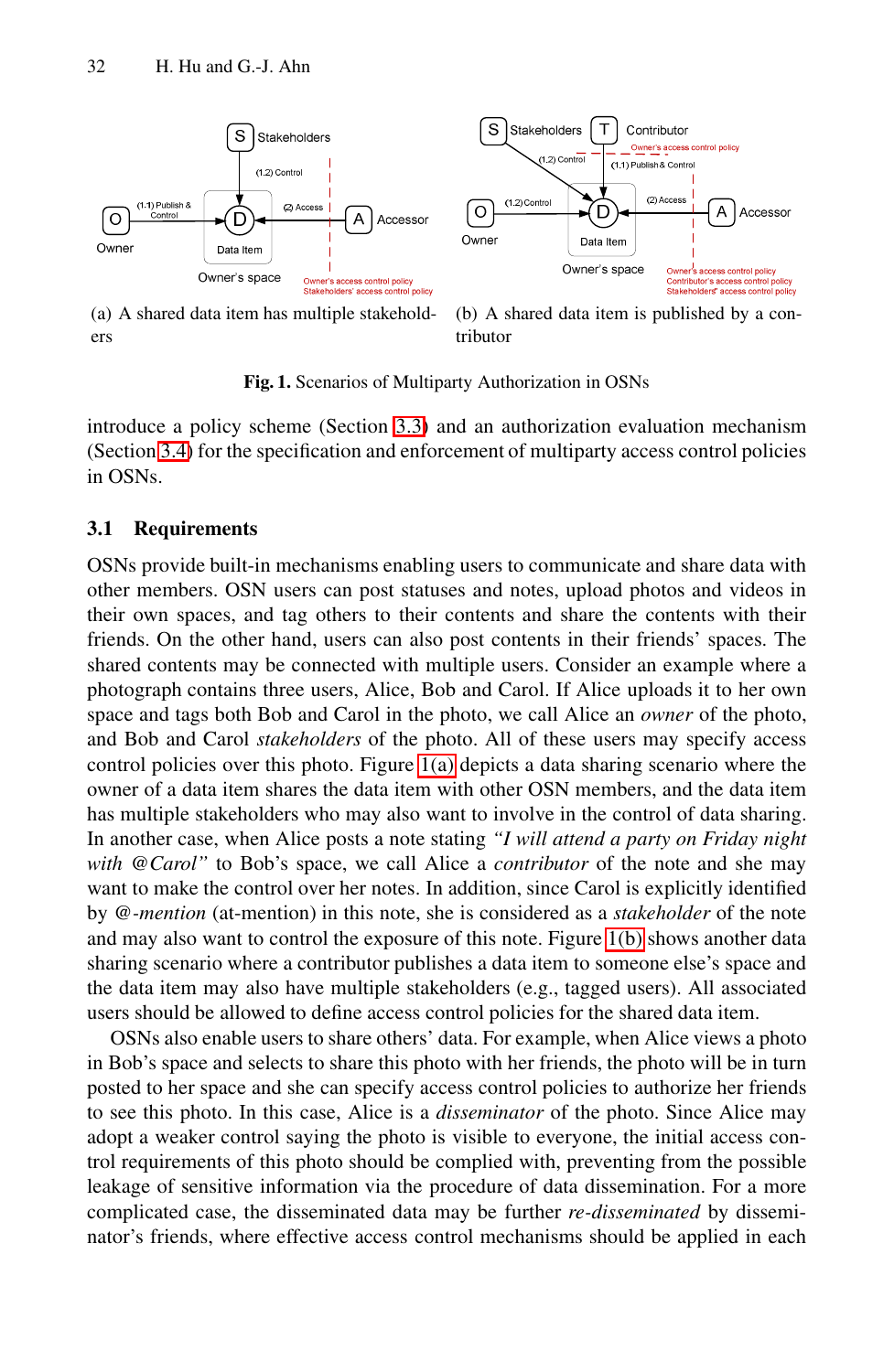<span id="page-4-0"></span>procedure to regulate *sharing* behaviors. Especially, regardless of how many steps the data item has been re-disseminated, the original access control policies should be always enforced to protect the data dissemination.

### **3.2 Modeling Social Networks**

An OSN can be represente[d](#page-14-9) [by](#page-14-9) [a](#page-14-10) [r](#page-14-10)elationship network, a set of user groups and a collection of user data. The relationship network of an OSN is a directed labeled graph, where each node denotes a user, and each edge represents a relationship between users. The label associated with each edge indicates the type of the relationship. Edge direction denotes that the initial node of an edge establishes the relationship and the terminal node of the edge accepts the relationship. The number and type of supported relationships rely on the specific OSNs and its purposes. Besides, OSNs include an important feature that allows users to be organized in groups [28,27], where each group has a unique name. This feature enables users of an OSN to easily find other users with whom they might share specific interests (e.g., same hobbies), demographic groups (e.g., studying at the same schools), political orientation, and so on. Users can join in groups without any approval from other group members. Furthermore, OSNs provide each member with a web space where users can store and manage their personal data including profile information, friend list and user content.

We now formally model and define an online social network as follows:

**Definition 1** *(Online Social Network). An online social network is modeled as a 9*  $tuple$   $OSN = < U, G, PC, RT, RC, TT, CC, UU, UG >$ *, where* 

- **–** *U is a set of users of the OSN. Each user has a unique identifier;*
- **–** *G is a set of groups to which the users can belong. Each group also has a unique identifier;*
- **–** *PC* is a collection of user profile sets,  $\{p_1, \ldots, p_n\}$ , where  $p_i = \{pi_1, \ldots, p_{i_m}\}$  is the *profile set of a user*  $i \in U$ *. Each profile entry is a <attribute: profile value> pair, pi<sub>i</sub> =<*  $attr_i : \textit{pvalue}_i >$
- **–** *RT is a set of relationship types supported by the OSN. Each user in an OSN may be connected with others by relationships of different types;*
- $P = RC$  *is a collection of user relationship sets,*  $\{r_1, \ldots, r_n\}$ *, where*  $r_i = \{ri_1, \ldots, ri_m\}$  *is the relationship set of a user*  $i \in U$ *. Each relationship entry is a <user: relationship type> pair,*  $ri_j = \langle u_j : rt_j \rangle$ , where  $u_j \in U$  and  $rt_j \in RT$ ;
- **–** *T T is a set of content types supported by the OSN. Supported content types are photo, video, note, event, status, message, link, and so on;*
- **–** *CC* is a collection of user content sets,  $\{c_1, \ldots, c_n\}$ , where  $c_i = \{ci_1, \ldots, ci_m\}$  is a set *of contents of a user*  $i \in U$ *. Each content entry is a < content: content type> pair,*  $ci_j =$ *cont*<sub>i</sub> : *tt*<sub>i</sub> >, where *cont*<sub>i</sub> *is a content identifier and tt*<sub>i</sub>  $\in TT$ ;
- $\sim$  *UU* is a collection of uni-[dir](#page-5-0)ectional binary user-to-user relations,  $\{UU_{rt_1}, \ldots, UU_{rt_n}\},$ *where*  $UU_{rt_i} \subseteq U \times U$  *specifies the pairs of users in a relationship type*  $rt_i \in RT$ *; and*
- **–** *UG* ⊆ *U* × *G is a binary user-to-group membership relation;*

Figure 2 shows an example of social network representation. It describes relationships of five individuals, Alice (*A*), Bob (*B*), Carol (*C*), Dave (*D*) and Edward (*E*), along with their groups of interest and their own spaces of data. Note that two users may be directly connected by more than one edge labeled with different relationship types in the relationship network. For example, in Figure 2, Alice (*A*) has a direct relationship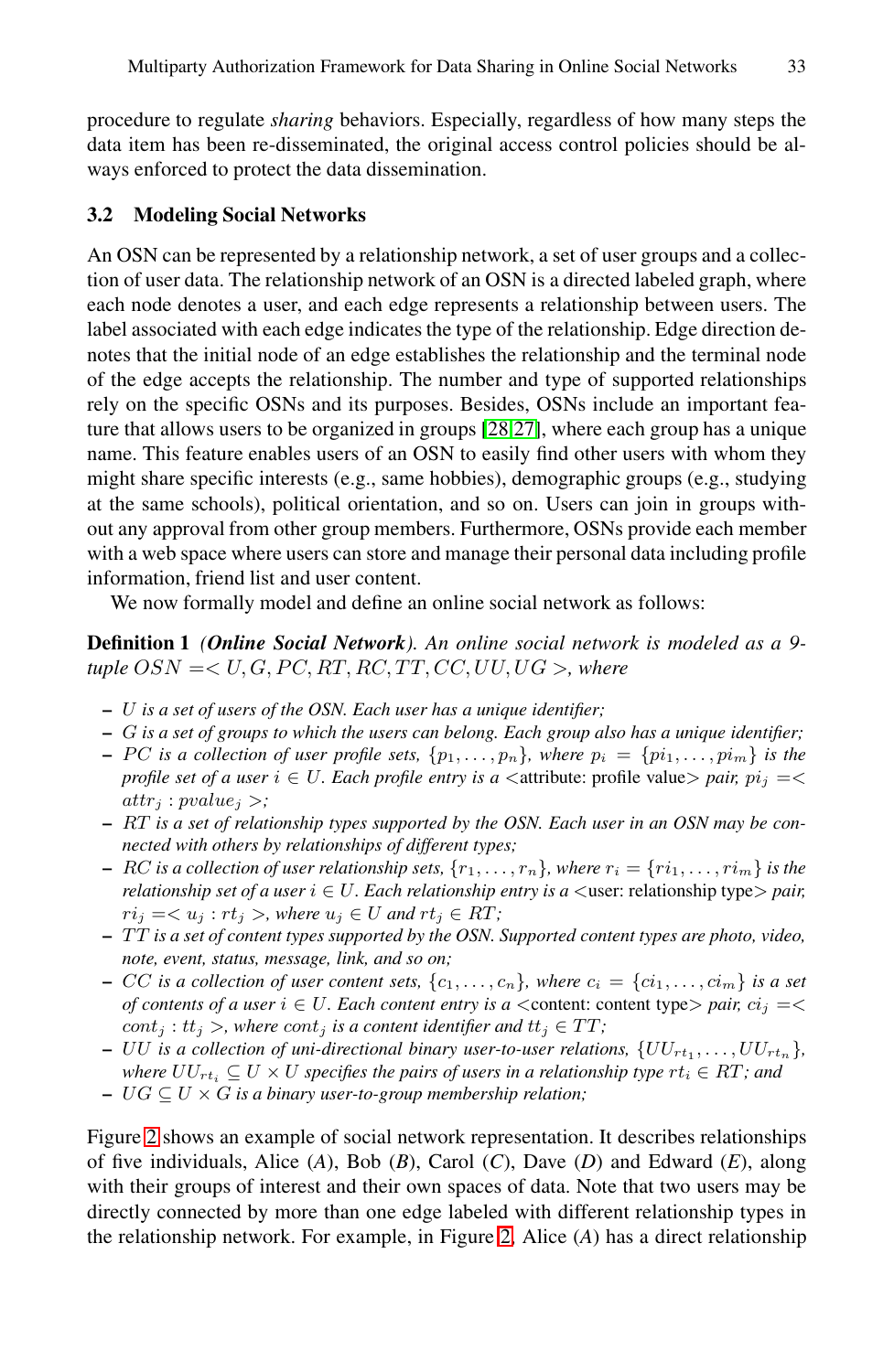<span id="page-5-0"></span>

**Fig. 2.** An Example of Social Network Representation

of type *colleagueOf* with Bob (*B*), whereas Bob (*B*) has a relationship of *friendOf* with Alice (*A*). Moreover, in this example, we can notice there are two groups that users can participate in: the "*Fashion*" group and the "*Hiking*" grou[p, an](#page-4-0)d some users, such as Alice (*A*) and Edward (*E*), m[ay](#page-13-2) [jo](#page-14-1)[in in](#page-14-2) multiple groups.

#### **3.3 Multiparty Authorization Specification**

To enable a collaborative authorization management of data sharing in OSNs, it is essential for multiparty access contr[ol po](#page-3-0)licies to be in place to regulate access over shared data, representing authorization requirements from multiple associated users. Our policy specification scheme is built upon the above-mentioned OSN model (Section 3.2).

Recently, several access control schemes (e.g., [6,13,14]) have been proposed to support fine-grained authorization specifications for OSNs. Unfortunately, these schemes can only allow a single controller (*the resource owner*) to specify access control policies. Indeed, a flexible access control mechanism in a multi-user environment like OSNs is necessary to allow multiple controllers associated with the shared data item to specify access control policies. As we discussed in Section 3.1, in addition to the *owner* of data, other controllers, including the *contributor*, *stakeholder* and *disseminator* of data, also desire to regulate access to the shared data. We formally define these controllers as follows:

**Definition 2** *(Owner). Let d be a shared data item in the space of a user*  $i \in U$  *in the* social network. The user  $i$  is called the owner of  $d$ , denoted as  $OW^i_d$ .

**Definition 3** *(Contributor). Let d be a shared data item published by a user*  $i \in U$  *in someone else's space in the social network. The user i is called the contributor of d, denoted as*  $CB_d^i$ *.* 

**Definition 4** *(Stakeholder). Let d be a shared data item published in the space of a user in the social network. Let T be the set of tagged users associated with d. A user*  $i \in U$  *is called a stakeholder of*  $d$ *, denoted as*  $SH_d^i$ *, if*  $i \in T$ *.*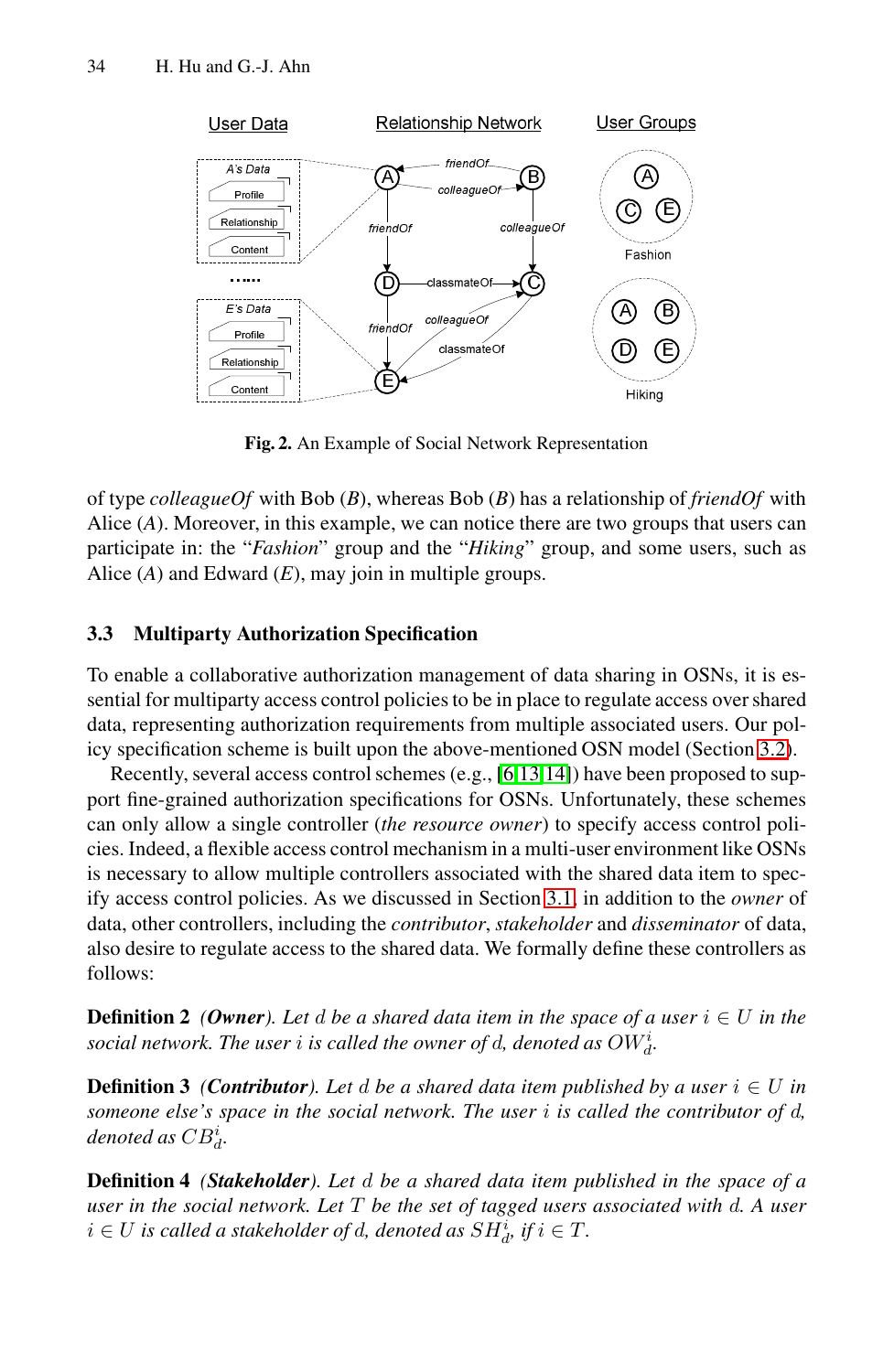

**Fig. 3.** Hierarchical User Data in OSNs

**Definition 5** *(Disseminator). Let d be a shared data item disseminated by a user*  $i \in U$ *from someone else's space to her/his space in the social network. The user i is called a disseminator of d, denoted as DS<sup>i</sup> d.*

In the context of an OSN, user data is composed of three types of information: *User profile* describes who the user is in the OSN, including identity and personal information, such as name, birthday, interests and contact information. *User relationship* shows who the user knows in the OSN, including a list of friends to represent the connections with family members, coworkers, colleagues, and so on. *User content* indicates what the user has in the OSN, including photos, videos, statuses, and all other data objects created through various activities in the OSN. Formally, we define user data as follows:

**Definition 6** *(User Data). The user data is a collection of data sets,*  $\{d_1, \ldots, d_n\}$ *where*  $d_i = p_i \cup r_i \cup c_i$  *is a set of data of a user*  $i \in U$  *representing the user's profile*  $p_i$ *, the user's relationship list*  $r_i$ *, and the user's content set*  $c_i$ *, respectively.* 

User data in OSNs can be organized as a hierarchical structure, whose leaves represent the instances of data, and whose intermediate nodes represent classifications of data. Figure 3 depicts a hierarchical structure of user data where the root node, *user data*, is classified into three types, *profile*, *relationship* and *content*. The content is further divided into multiple categories, such as *photo*, *video*, *note*, *event*, *status*, etc. In this way, access control policies can be specified over both data classifications and instances. Especially, access control policies specified on classifications can be automatically propagated down in the hierarchy. For instance, if access for the parent node *photo* is allowed, access for all children nodes of *photo* is also allowed. As a consequence, such a hierarchical structure of user data can be used to improve the expressiveness of access control policies and simplify the authorization management.

To summarize the aforementioned features and elements, we introduce a formal definition of multiparty access control policies as follows:

**Definition 7** *(Multiparty Access Control Policy). A multiparty access control policy is a 7-tuple P* =*< controller, ctype, accessor, atype, data, action, effect >, where*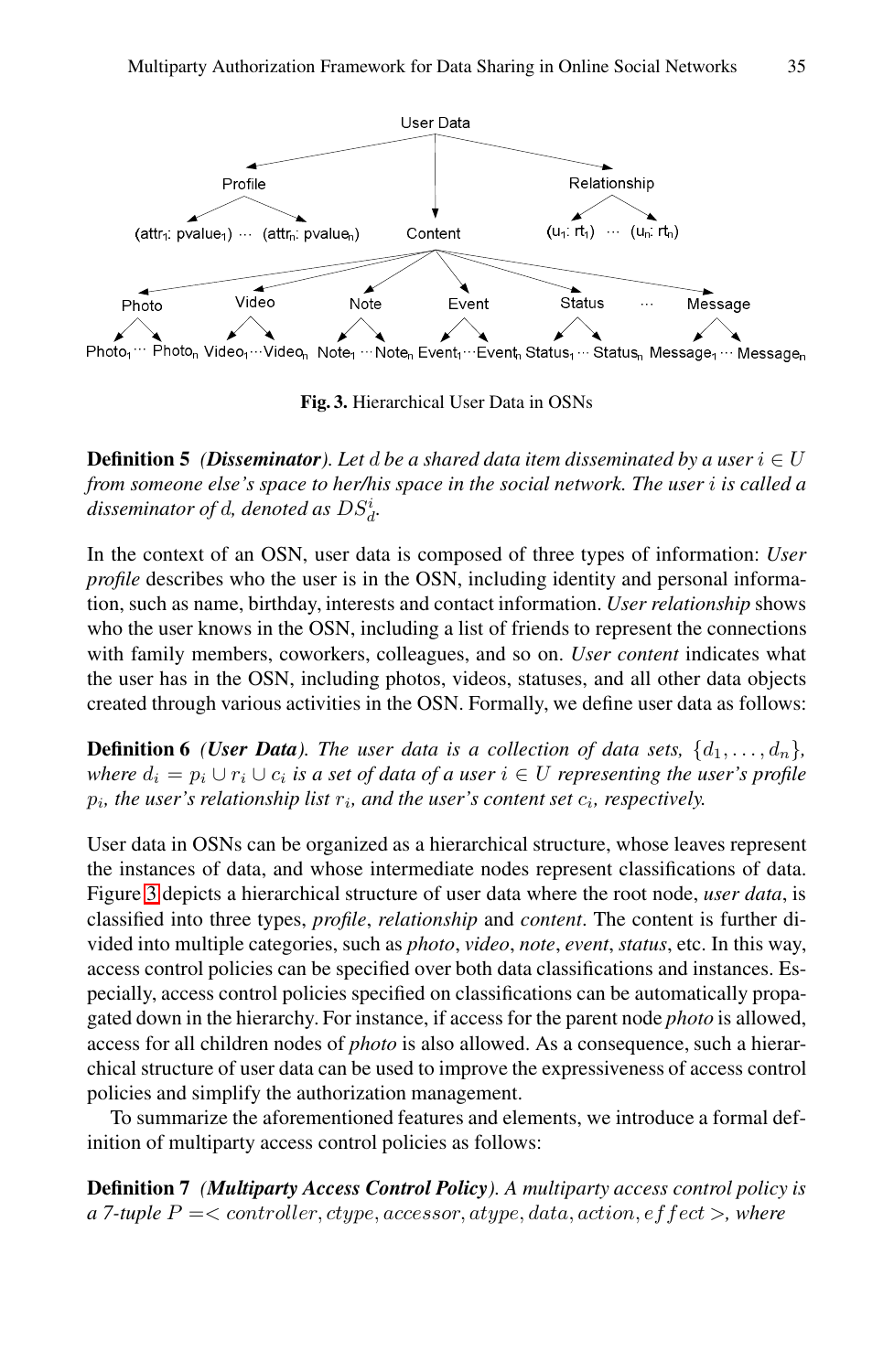- $\bullet$  *controller*  $\in$  *U is a user who can regulate access to data*;
- **–** *ctype* ∈ {*OW, CB, SH, DS*} *is the type of the controller (*owner*,* contributor*,* stakeholder*, and* disseminator*, respectively);*
- **–** *accessor is a set of users to whom th[e a](#page-7-0)uthorization is granted, representing with a set of user names, a set of relationship types or a set of group names. Note that patterns are allowed to specify* any set *by using the the wildcard (\*) instead of a specific name;*
- **–** *atype* ∈ {*UN, RN, GN*} *is the type of the accessor specification (*user name*,* relationship type*, and* group name*, respectively);*
- $\blacktriangle$  *– data* ∈ *d<sub>i</sub>* ∪ *TT* ∪ *DT is a data item di*<sub>j</sub> ∈ *d<sub>i</sub>*, *a content type tt* ∈ *TT*, *or a data type*  $dt \in DT = \{profile, relationship, content\}, where i \in U;$
- **–** *action* = *view is an action being authorized or forbidden;*<sup>1</sup> *and*
- **–** *effect* ∈ {*permit, deny*} *is the authorization effect of the policy.*

Note that different representations of *accessor* in our policy specification scheme have different semantics. If the *accessor* is represented with a set of user names  $\{u_1, \ldots, u_n\}$ , the semantics of this user name set can be explained as  $u_1 \vee \ldots \vee u_n$ , which means that any user contained in the user name set is treated as an authorized accessor. On the other hand, if the *accessor* is expressed as a set of relationship types  $\{rt_1, \ldots, rt_n\}$  or a set of group names  $\{g_1, \ldots, g_n\}$ , the semantics of the relationship type set or group name set are interpreted as  $rt_1 \wedge \ldots \wedge rt_n$  or  $g_1 \wedge \ldots \wedge g_n$ . Examples of multiparty access control policies are as follows:

- 1.  $p_1 = (Alice, OW, {friendOf}, RN, & statusId, status >, view, permit).$ *Alice* authorizes her friends to view her status identified by *statusId*. In this policy, *Alice* is an owner of the status.
- 2. *p*<sup>2</sup> = (*Bob, CB,* {*colleageOf*}*, RN, photo, view, permit*): *Bob* authorizes his colleagues to view *all* photos he publishes to others' spaces. In this policy, *Bob* is a contributor of the photos.
- 3. *p*<sup>3</sup> = (*Carol, ST,* {*friendOf, colleageOf*}*, RN, < photoId, photo >, view, permit*): *Carol* authorizes users who are both her friends and her colleagues to view one photo *photoId* she is tagged in. In this policy, *Carol* is a stakeholder of the photo.
- 4. *p*<sup>4</sup> = (*Dave, OW,* {*Bob, Carol*}*, UN, < eventId, event >, view, deny*): *Dave* disallows *Bob* and *Carol* to view his event *eventId*.
- 5.  $p_5 = (Edward, DS, \{fashion, hiking\}, GN, \langle videoId, video \rangle, view,$ *permit*): *Edward* authorizes users who are in both groups, *f ashion* and *hiking*, to view a video *videoId* that he disseminates. In this policy, *Edward* is a disseminator of the video.

### <span id="page-7-0"></span>**3.4 Multiparty Policy Evaluation**

In our proposed multiparty authorization model, each controller can specify a set of policies, which may contains both positive and negative policies, to regulate access of

<sup>1</sup> We limit our consideration to *view* action. The support of more actions such as *post*, *comment*, *tag*, and *update* does not significantly complicate our approach proposed in this paper.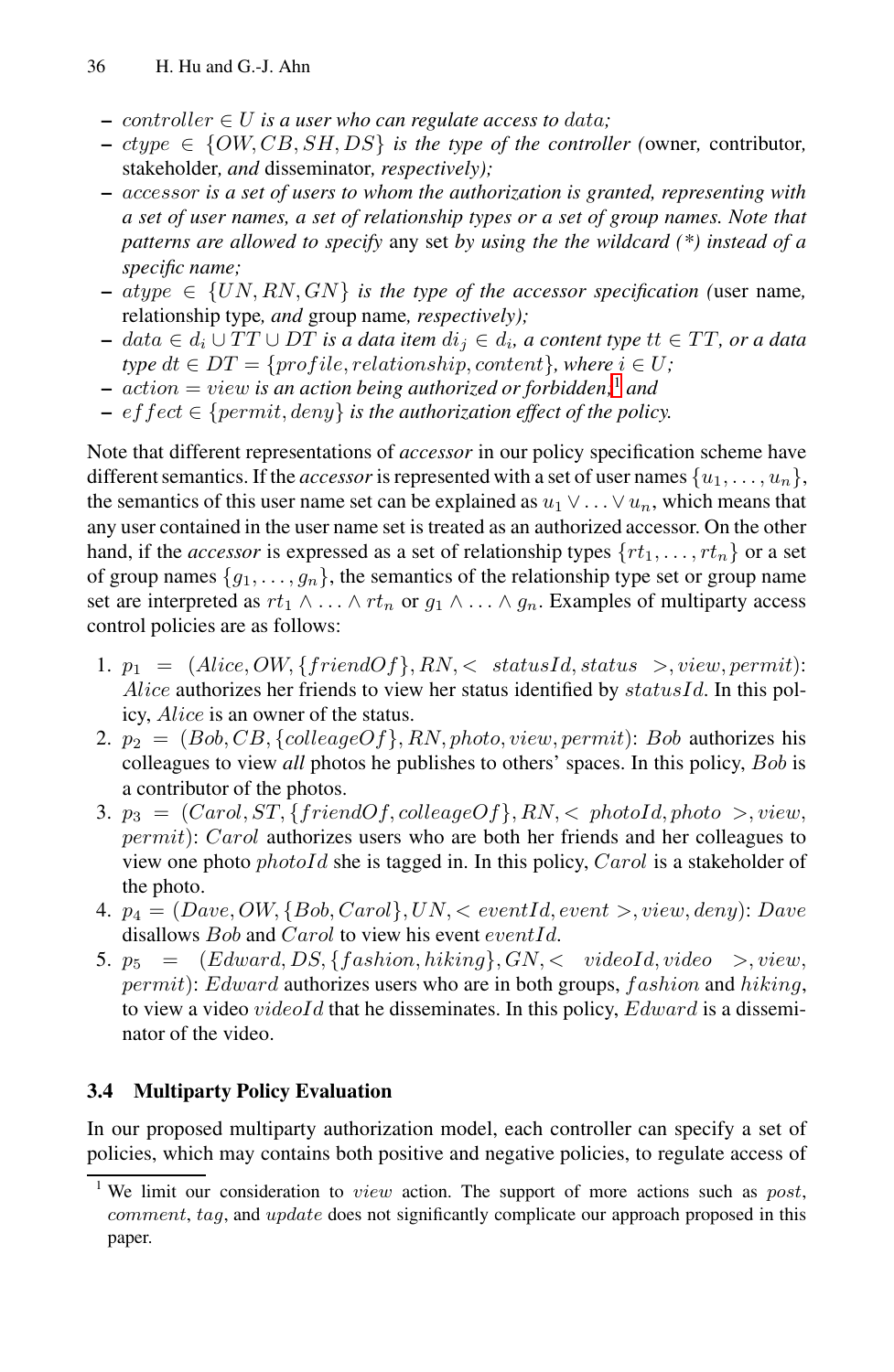<span id="page-8-0"></span>

**Fig. 4.** Conflict Identification for Multiparty Policy Evaluation

[the](#page-8-0) shared data item. Two steps should be performed to evaluate an access request over multiparty access control policies. The first step checks the access request against policies of each controller and yields a decision for the controller. Bringing in both positive and negative policies in the policy set of a controller raises potential policy conflicts. In the second step, decisions from all controllers responding to the access request are aggregated to make a final decision for the access request. Since those controllers may generate different decisions (permit and deny) for the access request, conflicts may occurs again. Figure 4 illustrates potential conflicts identified during the evaluation of multiparty access control policies. In order to make an unambiguous final decision for each access request, it is crucial to adopt a systematic conflict resolution mechanism to resolve those identified conflicts during multiparty policy evaluation.

**Policy Conflict Resolution in One Party.** In the first step of multiparty policy evaluation, policies belonging to each controller are evaluated in sequence, and the *accessor* el[em](#page-14-11)[ent](#page-14-12) [in a](#page-14-13) policy decides whether the policy is applicable to a request. If the user who sends the request belongs to the user set derived from the *accessor* of a policy, the policy is applicable and the evaluation process returns a response with the decision (either permit or deny) indicated by the *effect* element in the policy. Otherwise, the response yields NotApplicable. In the context of OSNs, controllers generally utilize a positive policy to define a set of trusted users to whom the shared data item is visible, and a negative policy to exclude some specific untrusted users from whom the shared data item should be hidden. Some general conflict resolution strategies for access control have been introduced [12,15,16]. For example, *deny-overrides* (this strategy indicates that "deny" policy take precedence over "allow" policy), *allow-overrides* (this strategy states that "allow" policy take precedence over "deny" policy),*specificity-overrides* (this strategy states a more specific policy overrides more general policies), and *recencyoverrides* (this strategy indicates that policies take precedence over policies specified earlier). We can adopt these strategies to resolve policy conflicts in our conflict resolution mechanism when evaluating a controller's policies. Since some strategies, such as *specificity-overrides* and *recency-overrides* are nondeterministic, and *deny-overrides* strategy is too restricted in general for conflict resolution, it is desirable to combine these strategies together to achieve a more effective conflict resolution. Thus, a strategy chain can be constructed to address this issue, which has been discussed in our previous work [17,18].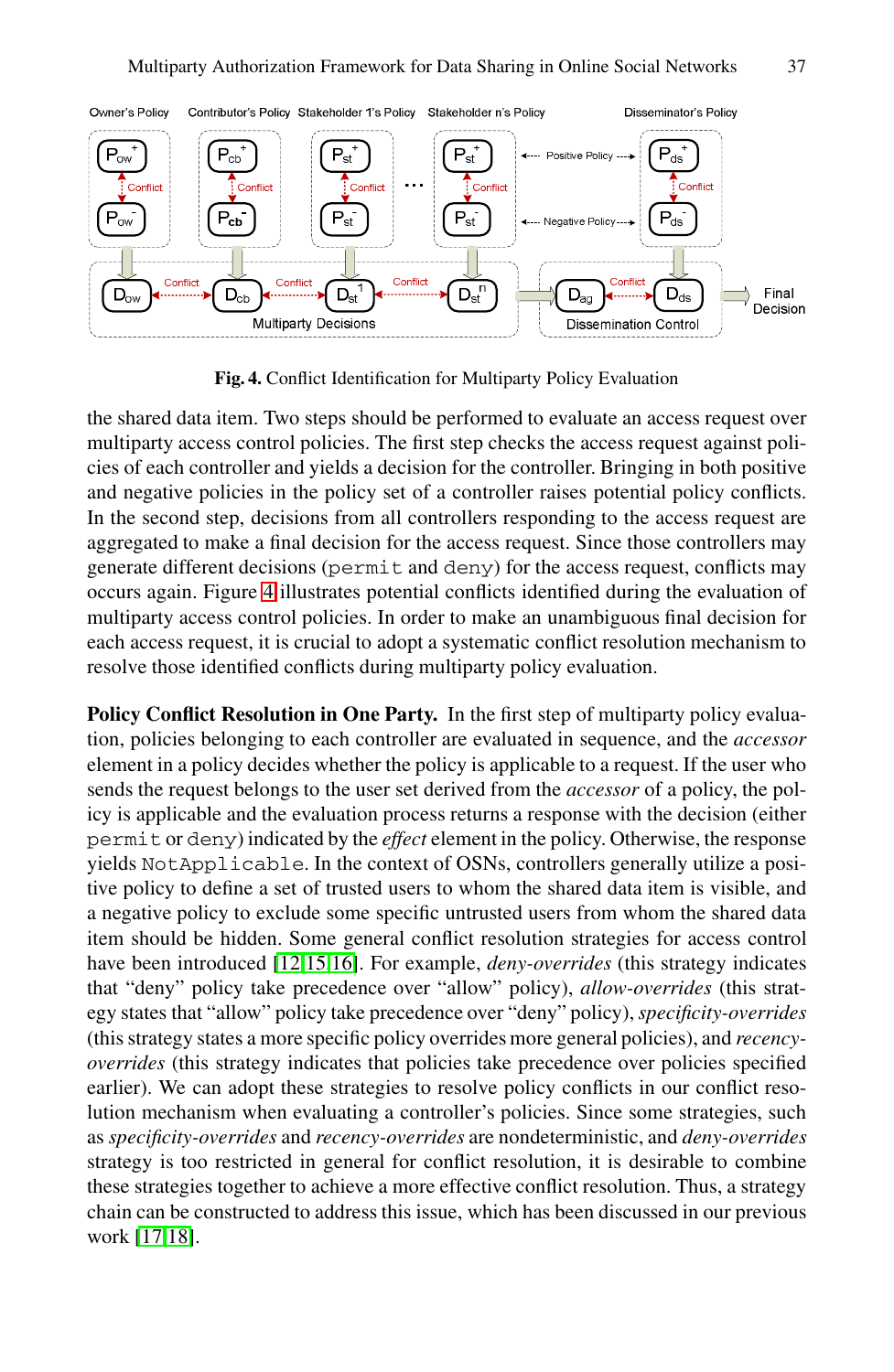**Resolving Multiparty Privacy Conflicts.** When two users disagree on whom the shared data item should be exposed to, we say a *privacy conflict* occurs. The essential reason leading to the privacy conflicts is that multiple controllers of the shared data item often have different privacy concerns over the data item. For example, assume that Alice and Bob are two controllers of a photo. Each of them defines an access control policy stating only her/his friends can view this photo. Since it is almost impossible that Alice and Bob have the same set of friends, privacy conflicts may always exist considering multiparty control over the shared data item.

A *naive* solution for resolving multiparty privacy conflicts is to only allow the common users of accessor sets defined by the multiple controllers to access the data. Unfortunately, this strategy is too restrictive in many cases and may not produce desirable results for resolving multiparty privacy conflicts. Let's consider an example that four users, Alice, Bob, Carol and Dave, are the controllers of a photo, and each of them allows her/his friends to see the photo. Suppose that Alice, Bob and Carol are close friends and have many common friends, but Dave has no common friends with them and also has a pretty weak privacy concern on the photo. In this case, adopting the *naive* solution for conflict resolution may turn out that no one can access this photo. Nevertheless, it is reasonable to give the view permission to the common friends of Alice, Bob and Carol.

A strong conflict resolution strategy may provide a better privacy protection. In the meanwhile, it reduces the social value of data sharing in OSNs. Therefore, it is important to consider the tradeoff between *privacy* and *utility* when resolving privacy conflicts. To address this issue, we introduce a flexible mechanism for resolving multiparty privacy conflicts in OSNs based on a voting scheme. Several simple and intuitive strategies can be derived from the voting scheme as well.

Our voting scheme contains two voting mechanisms, *decision voting* and *sensitivity voting*. In the decision voting, an aggregated decision value from multiple controllers with respect to the results of policy evaluation is computed. In addition, each controller assigns a sensitivity level to the shared data item to reflect her/his privacy concern. Then, a sensitivity score for the data item can be calculated as well through aggregating each controller's sensitivity level value. Based on the aggregated decision value and the sensitivity score, our decision making approach provides two conflict resolution solutions: *automatic* conflict resolution and *strategy-based* conflict resolution. A basic idea of our approach for automatic conflict resolution is that the sensitivity score can be utilized as a *threshold* for decision making. Intuitively, if the sensitivity score is higher, the final decision is likely to *deny* access, taking into account the privacy protection of high sensitive data. Otherwise, the final decision is very likely to *allow* access. Hence, the utility of OSN services cannot be affected. In the second solution, the sensitivity score of a data item is considered as a guideline for the owner of shared data item in selecting an appropriate strategy for conflict resolution. Several specific strategies can be used for resolving multiparty privacy conflicts in OSNs. For example, *owner-overrides* (the owner's decision has the highest priority), *full-consensus-permit* (if any controller denies the access, the final decision is deny), *majority-permit* (this strategy permits a request if over 1/2 controllers permit it), *strong-majority-permit* (this strategy permits a request if over 2/3 controllers permit it), and *super-majority-permit* (this strategy permits a request if over 3/4 controllers permit it).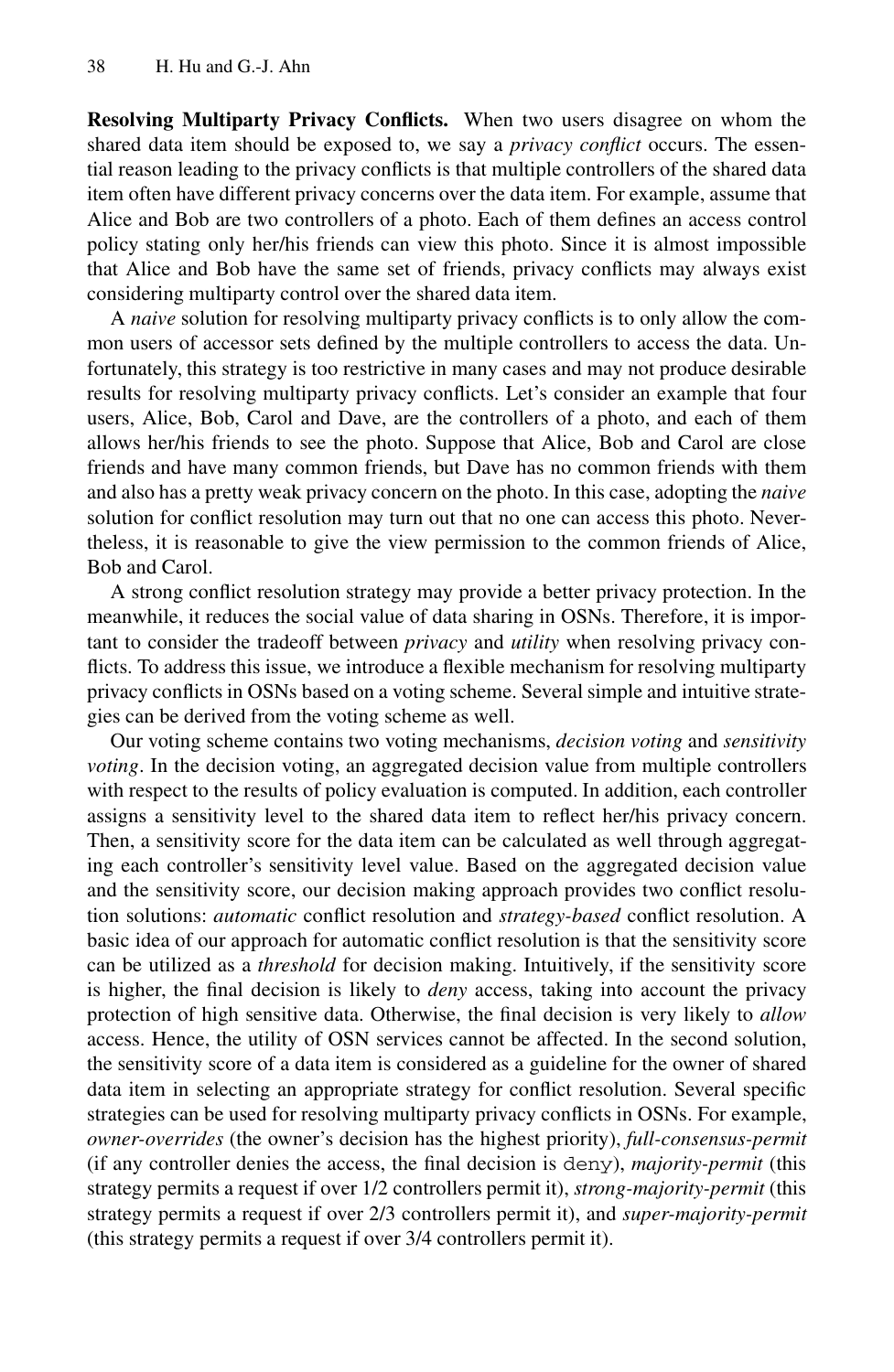

**Fig. 5.** System Architecture of Decision Making in MController

**Conflict Resolution for Disseminated Data.** A user can *share* others' contents with her/his friends in OSNs. In this case, the user is a disseminator of the content, and the content will be posted in the disseminator's space and visible to her/his friends or the public. Since a disseminator may adopt a weaker control over the disseminated content but the content may be much sensitive from the perspective of original controllers of the content, the privacy concerns from the original controllers of the content should be always complied with, preventing inadvertent disclosure of sensitive contents. In other words, the original access control policies should be always enforced to restrict access to the disseminated content. Thus, the final decision for an access request to the disseminated content is a composition of the decisions aggregated from original controllers and the decision from the current disseminator. In order to eliminate the risk of possible leakage of sensitive information from the procedure of data dissemination, we leverage the restrictive conflict resolution strategy, Deny-overrides, to resolve conflicts between original controllers' decision and the disseminator's decision. In such a context, if either of those decisions is to deny the access request, the final decision is deny. Otherwise, if both of them are permit, the final decision is permit.

## <span id="page-10-0"></span>**4 Prototype Implementation and Evaluation**

To demonstrate the feasibility of our authorization model and mechanism, we implemented a Facebook-based application called *MController* for supporting collaborative management of shared data. Our prototype application enables multiple associated users to specify their authorization policies and privacy preferences to co-control a shared data item. We currently restrict our prototype to deal with photo sharing in OSNs. Obversely, our approach can be generalized to handle other kinds of data, such as videos and comments, in OSNs as long as the stakeholders of shared data can be identified with effective methods like tagging or searching.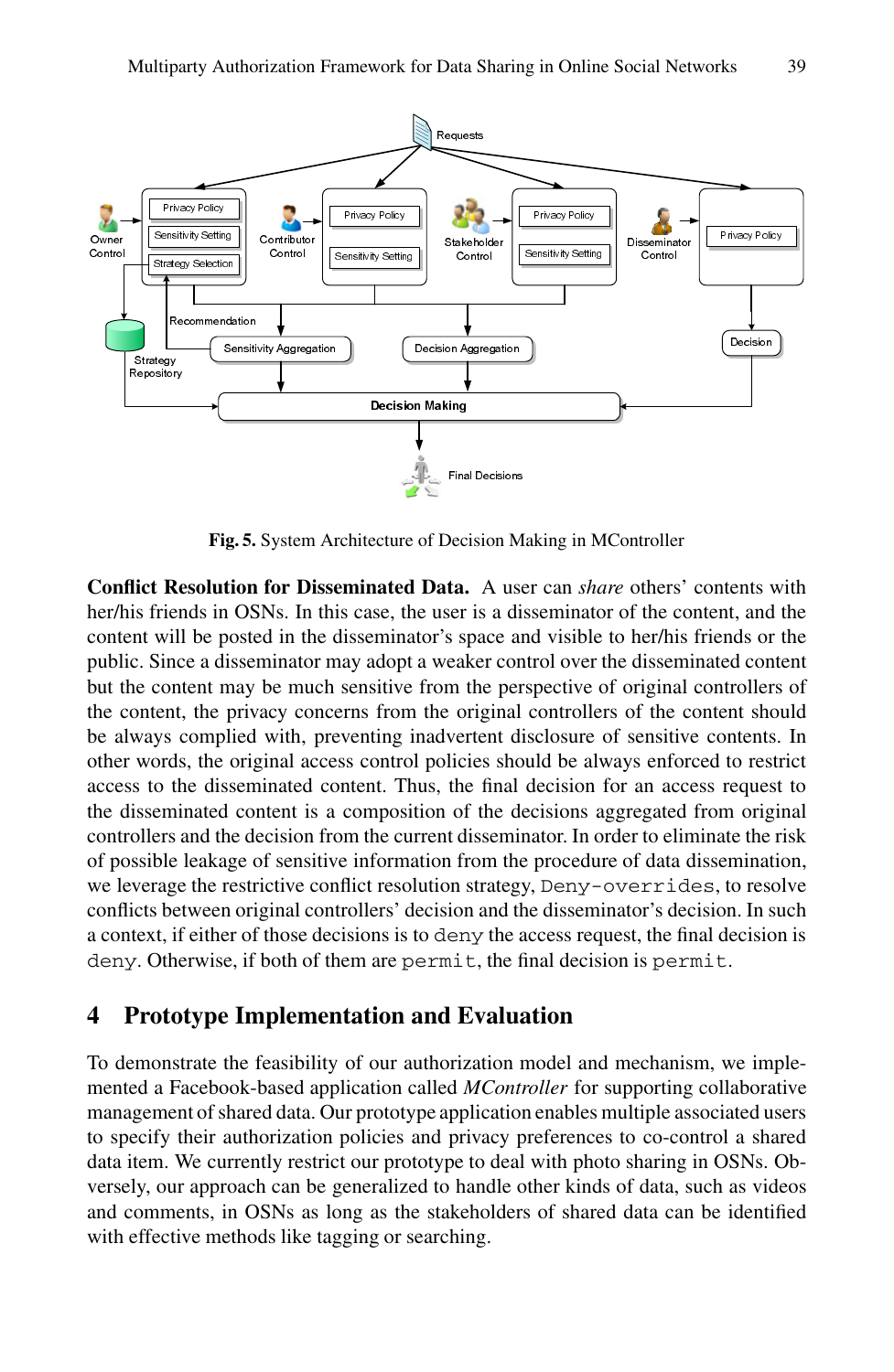

**Fig. 6.** MController for Owner Control on Facebook

<span id="page-11-0"></span>*MController* is deployed as a third-party application of Facebook, which is hosted in an Apache Tomcat application server supporting PHP and MySQL database. *MController* application is based on the iFrame external application approach, adopting the Facebook REST-based APIs and supporting Facebook Markup Language (FBML), where Facebook server acts as an intermediary between users and the application server. Facebook server accepts inputs from users, then forwards them to the application server. The application server is responsible for the input processing and collaborative management of shared data. Information related to user data such as user identifiers, friend lists, user groups, and user contents are stored in the MySQL database.

Once a user installs *MController* in her/his Facebook space, *MController* can access user's basic information and contents. In particular, *MController* can retrieve and list all photos, which are owned or uploaded by the user, or where the user was tagged. Then, the user can select any photo to define the privacy preference. If the user is not the owner of selected photo, s/he can only edit the privacy setting and sensitivity setting of the photo. Otherwise, if the user is an owner of the photo, s/he can further configure the conflict resolution mechanism for the shared photo.

A core component of *MController* is the decision making module, which processes access requests and returns responses (either permit or deny) for the requests. Figure 5 depicts a system architecture of the decision making module in *MController*. To evaluate an access request, the policies of each controller of the targeted content are enforced first to generate a decision for the controller. Then, the decisions of all controllers are aggregated to yield a final decision as the response of the request. During the procedure of decision making, policy conflicts are resolved when evaluating controllers'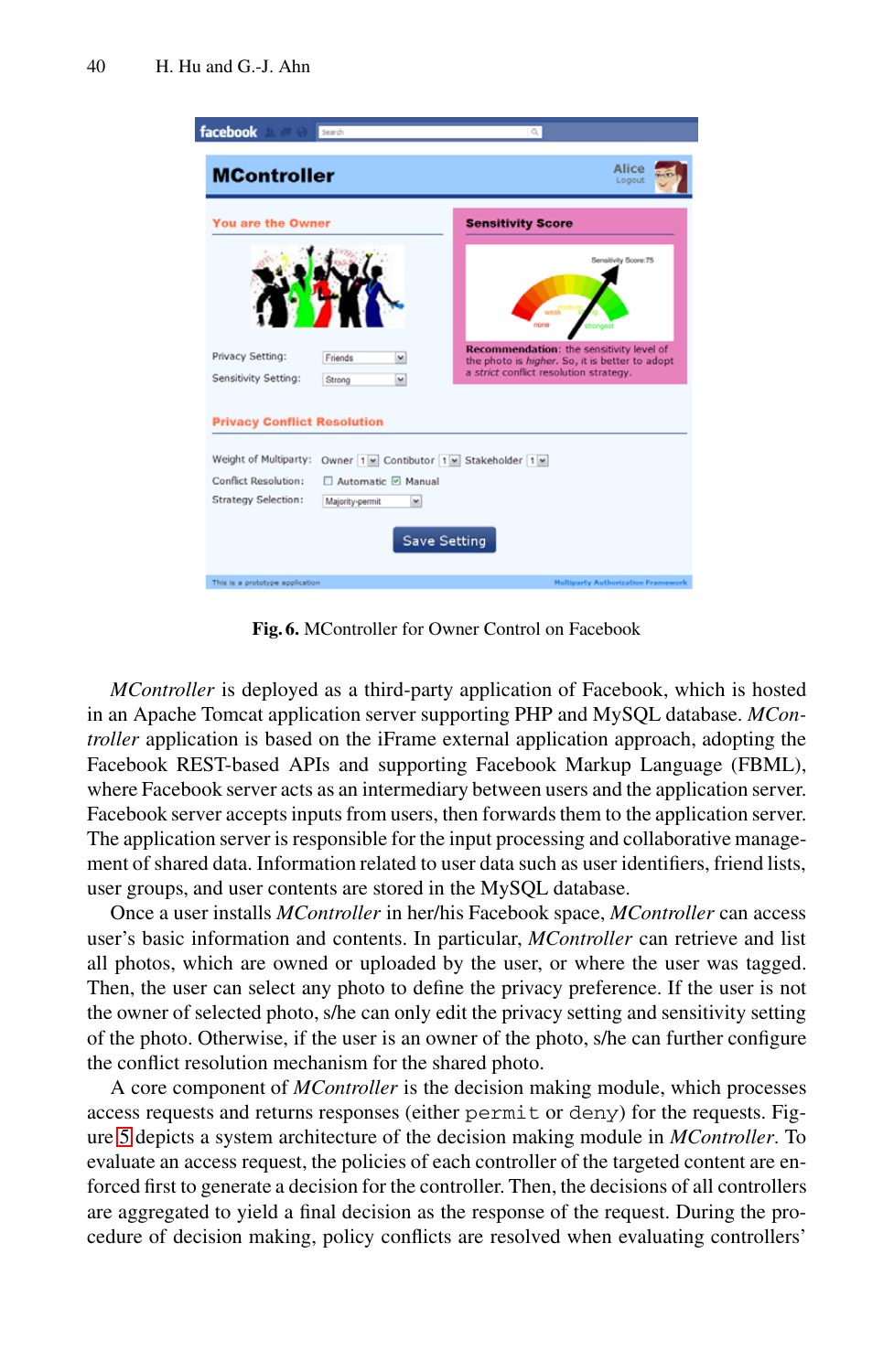

<span id="page-12-0"></span>**Fig. 7.** Performance of Policy Evaluation Mechanism

policies by adopting a strategy chain pre-defined by the controllers. In addition, multiparty privacy conflicts are resolved based on t[he](#page-11-0) configured conflict resolution mechanism when aggregating the decisions of controllers. If the owner of the content chooses automatic conflict resolution, the aggregated sensitivity value is utilized as a threshold for making a decision. Otherwise, multiparty privacy conflicts are resolved by applying the strategy selected by the owner, and the aggregated sensitivity score is considered as a recommendation for the strategy selection. Regarding access requests to the disseminated contents, the final decision is made by combining the disseminator's decision and original controllers' decision through a *deny-overrides* combination strategy.

A snapshot of *MController* for owner control is shown in Figure 6, where an owner of a photo can assign weight values to different types of controllers of the shared photo, and select either *aut[oma](#page-14-14)tic* or *manual* mechanism for conflict resolution. If the owner chooses *manual* conflict resolution, s/he can further select an appropriate conflict resolution strategy referring to the recommendation derived from the sensitivity score of the photo. Note that *MController* currently requires all controllers of a shared photo should define their privacy preferences before applying our authorization mechanism to evaluate the requests. Otherwise, the photo is only visible to the controllers. Since a user may be involve[d in](#page-12-0) the control of hundreds of photos, manual input of the privacy preferences is a time-consuming and tedious task. As part of our future work, we would study inference-based techniques [11] for automatically configuring controllers' privacy preferences.

To evaluate the performance of the policy evaluation mechanism in *MController*, we changed the number of the controllers of a shared photo from 1 to 20. Also, we considered two cases for our evaluation. In the first case, each controller has only one positive policy. The second case examines two policies (one positive policy and one negative policy) of each controller. Figure 7 shows the policy evaluation cost while changing the number of the controllers. For both cases, the experimental results show that the policy evaluation cost increased slightly with the increase of the number of the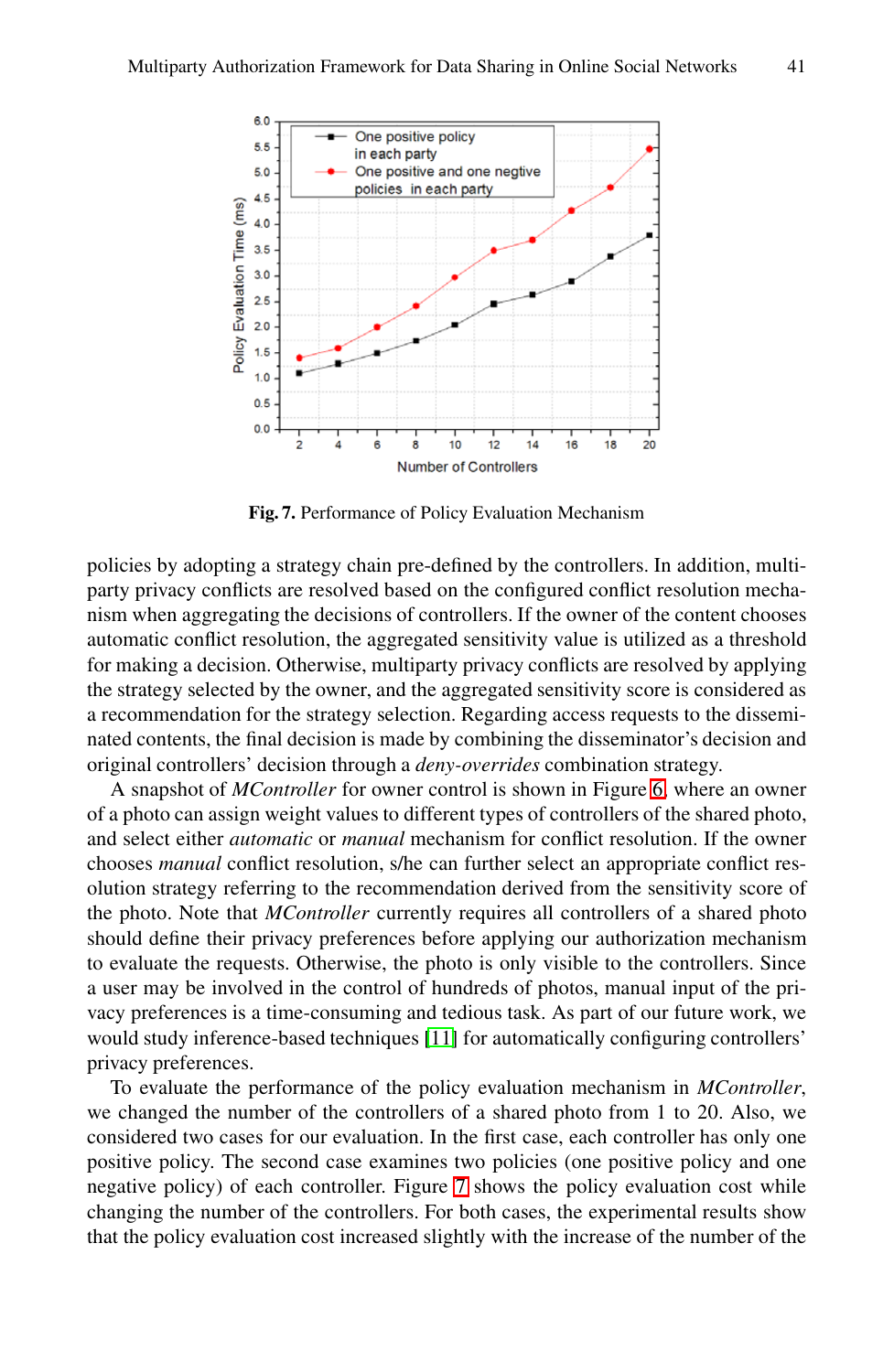<span id="page-13-4"></span>controllers. Also, we can observe that *MController* performs fast enough to handle even a large number of controllers for collaboratively managing the shared data.

# **5 Conclusion and Future Work**

In this paper, we have proposed a novel authorization framework that facilitates collaborative management of the shared data in OSNs. We have given an analysis of multiparty authorization requirements in OSNs, and formulated a multiparty access control model. Our access control model is [a](#page-13-8)[ccom](#page-14-15)panied with a multiparty policy specification scheme and corresponding policy evaluation mechanism. Moreover, we have described a proofof-concept implementation of our approach called *MController*, which is a Facebook application, along with performance analysis.

<span id="page-13-0"></span>As our future work, we will incorporate a logic-based reasoning feature into our approach to provide a variety of analysis services for collaborative management of the shared data. Also, we are planning to conduct extensive user studies to evaluate the usability of our proof-of-concept implementation, *MController*. In addition, as effective automated algorithms (e.g., facial recognition [9,25]) are being developed to recognize p[eople](http://www.facebook.com/policy.php/) [accurately](http://www.facebook.com/policy.php/) [in](http://www.facebook.com/policy.php/) [contents](http://www.facebook.com/policy.php/) [such](http://www.facebook.com/policy.php/) [as](http://www.facebook.com/policy.php/) [photos](http://www.facebook.com/policy.php/) [and](http://www.facebook.com/policy.php/) then generate tags automatically, [access and privacy controls will become even](http://www.facebook.com/press/info.php?statistics) more problematic in the future. Consequently, we would extend our work to explore more sophisticated and effective solutions [to address emerging security and privacy challenges for shari](http://www.myspace.com/index.cfm?fuseaction=misc.privacy/)ng various data in OSNs.

# <span id="page-13-7"></span><span id="page-13-5"></span><span id="page-13-1"></span>**References**

- 1. Facebook Privacy Policy, http://www.facebook.com/policy.php/
- <span id="page-13-2"></span>2. Facebook Statistics,
- http://www.facebook.com/press/info.php?statistics 3. Myspace Privacy Policy,
- http://www.myspace.com/index.cfm?fuseaction=misc.privacy/
- <span id="page-13-3"></span>4. Besmer, A., Lipford, H.R.: Moving beyond untagging: Photo privacy in a tagged world. In: Proceedings of the 28th International Conference on Human Factors in Computing Systems, pp. 1563–1572. ACM, New York (2010)
- <span id="page-13-8"></span>5. Brands, S.A.: Rethinking public key infrastructures and digital certificates: building in privacy. The MIT Press, Cambridge (2000)
- 6. Carminati, B., Ferrari, E., Perego, A.: Rule-based access control for social networks. In: Meersman, R., Tari, Z., Herrero, P. (eds.) OTM 2006 Workshops. LNCS, vol. 4278, pp. 1734– 1744. Springer, Heidelberg (2006)
- <span id="page-13-6"></span>7. Carminati, B., Ferrari, E., Perego, A.: Enforcing access control in web-based social networks. ACM Transactions on Information and System Security (TISSEC) 13(1), 1–38 (2009)
- 8. Carrie, E.: Access Control Requirements for Web 2.0 Security and Privacy. In: Proc. of Workshop on Web 2.0 Security & Privacy (W2SP), Citeseer (2007)
- 9. Choi, J., De Neve, W., Plataniotis, K., Ro, Y., Lee, S., Sohn, H., Yoo, H., Neve, W., Kim, C., Ro, Y., et al.: Collaborative Face Recognition for Improved Face Annotation in Personal Photo Collections Shared on Online Social Networks. IEEE Transactions on Multimedia, 1–14 (2010)
- 10. Elahi, N., Chowdhury, M., Noll, J.: Semantic Access Control in Web Based Communities. In: Proceedings of the Third International Multi-Conference on Computing in the Global Information Technology, pp. 131–136. IEEE, Los Alamitos (2008)